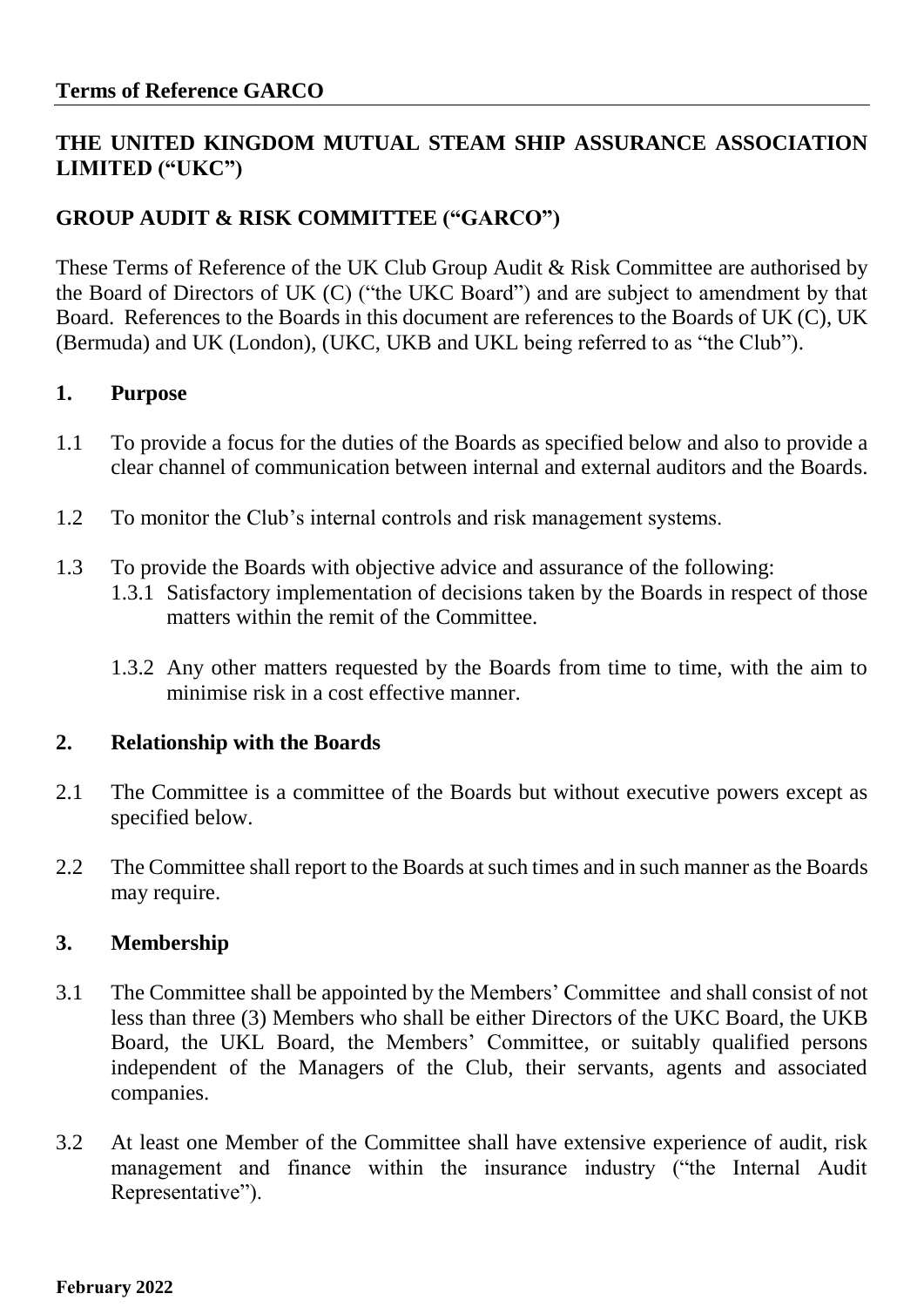- 3.3 The UKC Board shall appoint one of the Members of the Committee to be Chairman and determine the period for which he shall hold office.
- 3.4 In the absence of the Committee Chairman or any appointed deputy, the remaining Members present shall elect one of their number to chair the meeting.

### **4. Meetings**

- 4.1 The Committee shall meet formally whenever required, but a minimum of three (3) times a year.
- 4.2 Any Member of the Committee, the external auditors or the internal auditors may request a meeting.
- 4.3 Two (2) Members of the Committee shall constitute a quorum for the purposes of conducting the business of the Committee.
- 4.4 The external auditors and external consultants used to perform internal audit work may be invited to attend meetings as appropriate.
- 4.5 The Committee may conduct meetings by means of a conference telephone call or other communication equipment. Unless otherwise agreed the meetings shall be deemed to take place where the chairman for that meeting is participating.
- 4.6 Employees or representatives of the Managers shall attend and participate in meetings as appropriate. Specifically, the Group Head of Internal Assurance shall attend at least one meeting a year.

## **5. Authority**

- 5.1 Reporting to the Boards, the Committee is authorised by the Boards to seek any information and to instruct the internal auditors to carry out such enquiries and to make such reports as they may reasonably require in order to carry out the purposes set out in Clause 1 hereof.
- 5.2 The Committee is also authorised to obtain and pay for such legal or other independent professional advice as it may consider appropriate from time to time.
- 5.3 The Committee is authorised to obtain payment of its reasonable costs and disbursements from the funds of the Club.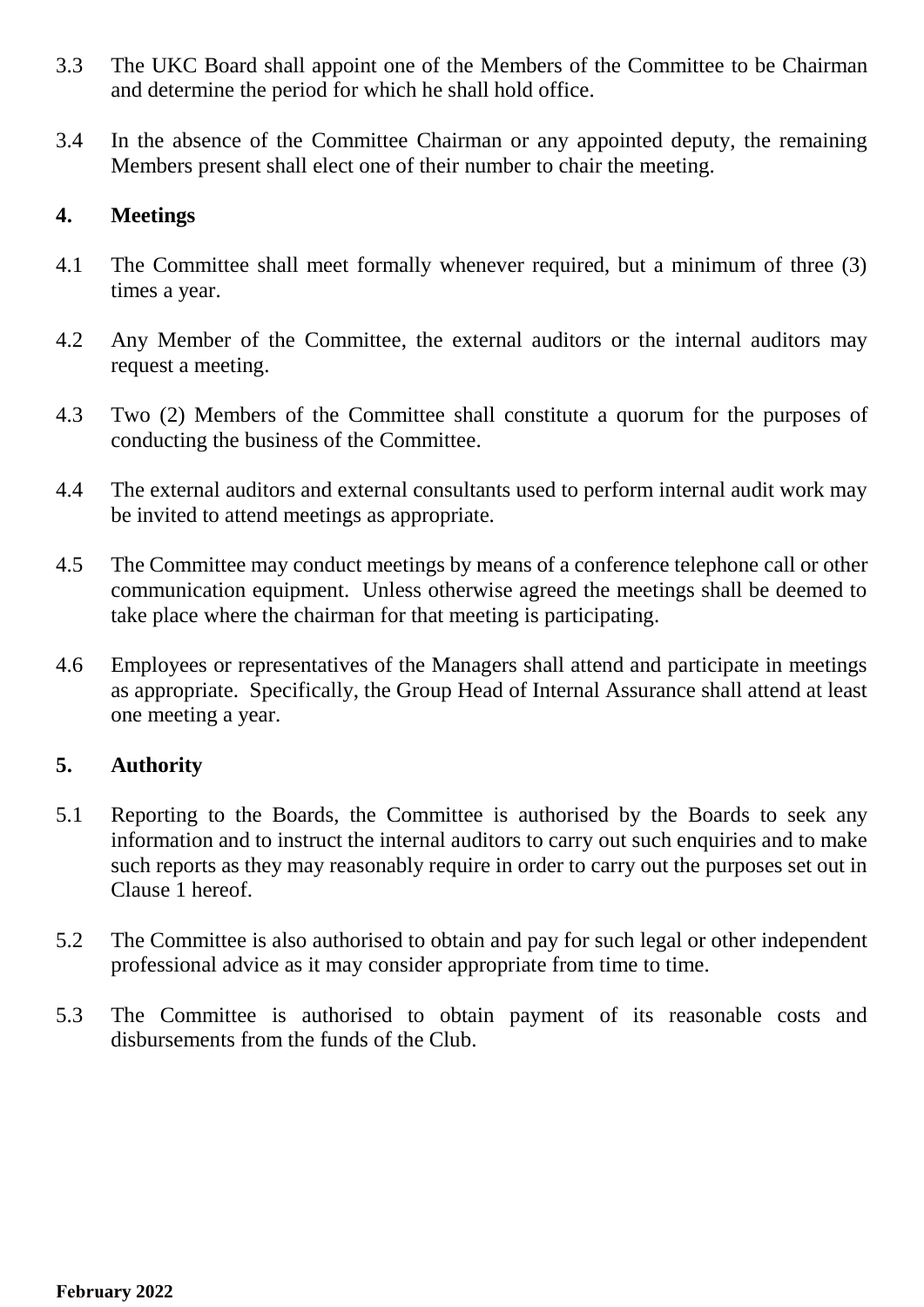### **6. Duties**

### GARCO shall:

### 6.1 *General*

- 6.1.1 Report and make recommendations as appropriate to the Boards on the activities, reviews and evaluations set out in these Terms of Reference.
- 6.2 *General Governance*
	- 6.2.1 Review policies on risk management, internal control, internal audit and outsourcing/the Managers as and when necessary.
	- 6.2.2 Review and monitor the Club's contingency plans.

### 6.3 *Risk Management*

- 6.3.1 Review and monitor the effectiveness of the Club's risk management system.
- 6.3.2 Review and challenge the Club's risk appetite.
- 6.3.3 Review the Club's new and emerging risks and the effectiveness of the management and mitigation processes in place.
- 6.3.4 Review and challenge all inward reinsurance arrangements.

### 6.4 *Internal Control*

- 6.4.1 Review and monitor the effectiveness of the Club's internal control system.
- 6.4.2 Review and monitor the Club's compliance policy and plan.
- 6.4.3 Review the Managers' training report.
- 6.4.4 Review the Club's procedures for detecting money laundering and bribery.

#### 6.5 *External Audit*

- 6.5.1 Advise the Boards in relation to the appointment of external auditors, and any questions of resignation or dismissal of external auditors.
- 6.5.2 Assess and advise the Boards on the independence and objectivity of the external auditors.
- 6.5.3 Advise the Boards on the remuneration for the services of the external auditors.
- 6.5.4 Discuss with the external auditors the nature and scope of their audit before the audit commences.
- 6.5.5 Discuss with the external auditors (without the Managers being present) any

#### **February 2022**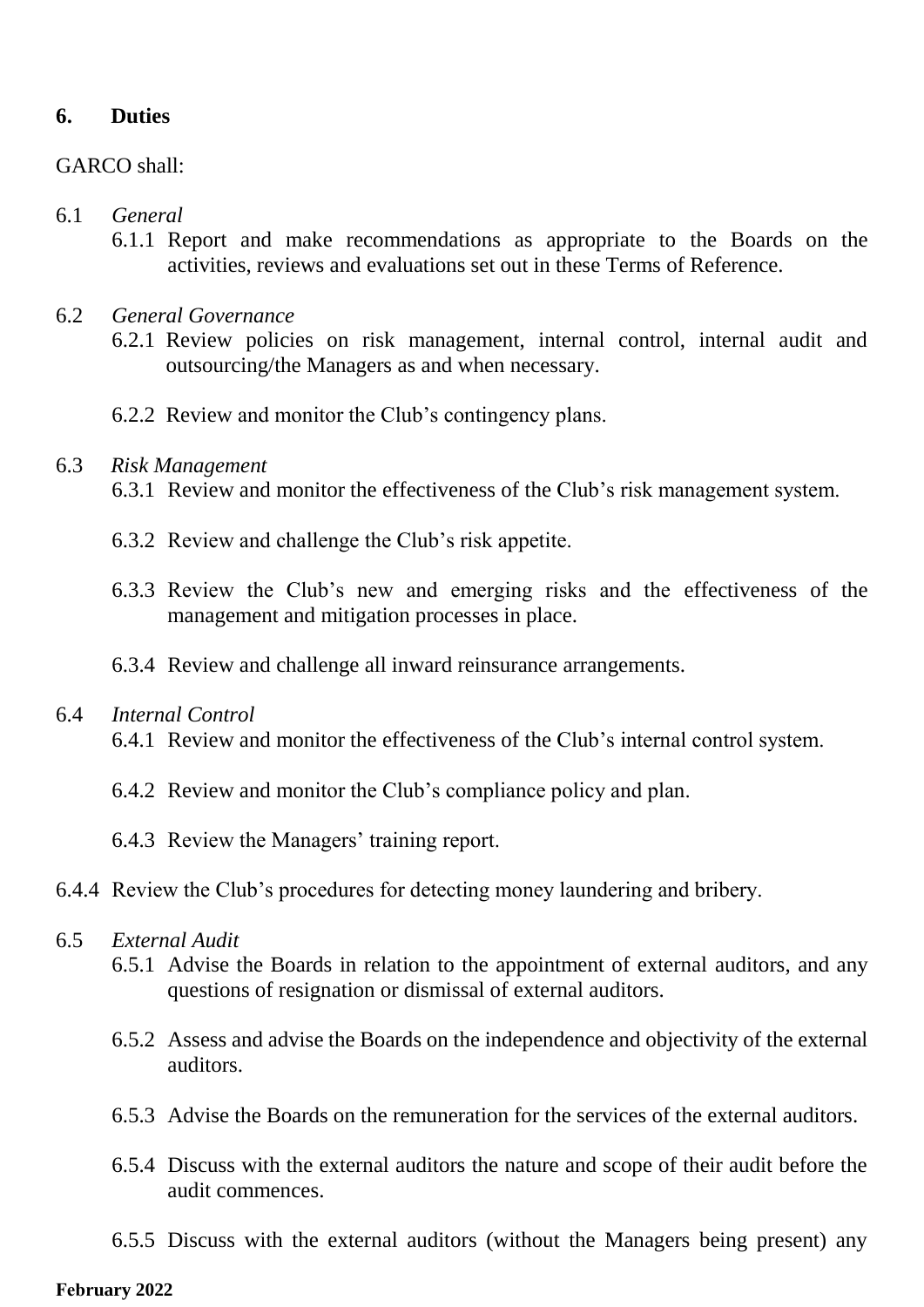problems and reservations arising from the audit and any matters that the external auditors wish to discuss.

6.5.6 Review the external auditors' management letter and management's responses.

### 6.6 *Internal audit*

- 6.6.1 Monitor and review the effectiveness of the Club's internal audit function.
- 6.6.2 Advise the Boards in relation to the appointment of internal auditors, and any questions of resignation or dismissal of internal auditors.
- 6.6.3 Assess and advise the Boards on the independence and objectivity of the internal auditors.
- 6.6.4 Advise the Boards on the remuneration for the services of the internal auditors.
- 6.6.5 Review and assess the internal audit plan.
- 6.6.6 Receive and consider reports of the internal auditors.
- 6.6.7 Monitor remedial action to be taken by the Managers following recommendations in internal audit reports.
- 6.6.8 Consider with the internal auditors the necessity to carry out additional audits where irregular or unidentified losses/problems have arisen in areas not covered by the audit plan.
- 6.6.9 Discuss with the internal auditors (without the Managers being present) any problems, reservations or other matters which the internal auditors may wish to discuss in relation to the Club.

### 6.7 *Actuarial Function*

6.7.1 Receive and consider the actuarial function annual report.

- 6.7.2 Discuss with the actuarial function any problems, reservations or other matters which the actuarial function may wish to discuss in relation to the Club.
- 6.8 *Financial reporting* 
	- 6.8.1 Monitor the integrity of the financial statements of the Club and its branches, including annual reports and regulatory returns, reviewing significant financial reporting issues and judgements which they contain.
	- 6.8.2 Review and challenge where necessary:
		- i. the consistency of, and any changes to, accounting policies both on a year on year basis and across the Club's group;
		- ii. the methods used to account for significant or unusual transactions where different approaches are possible;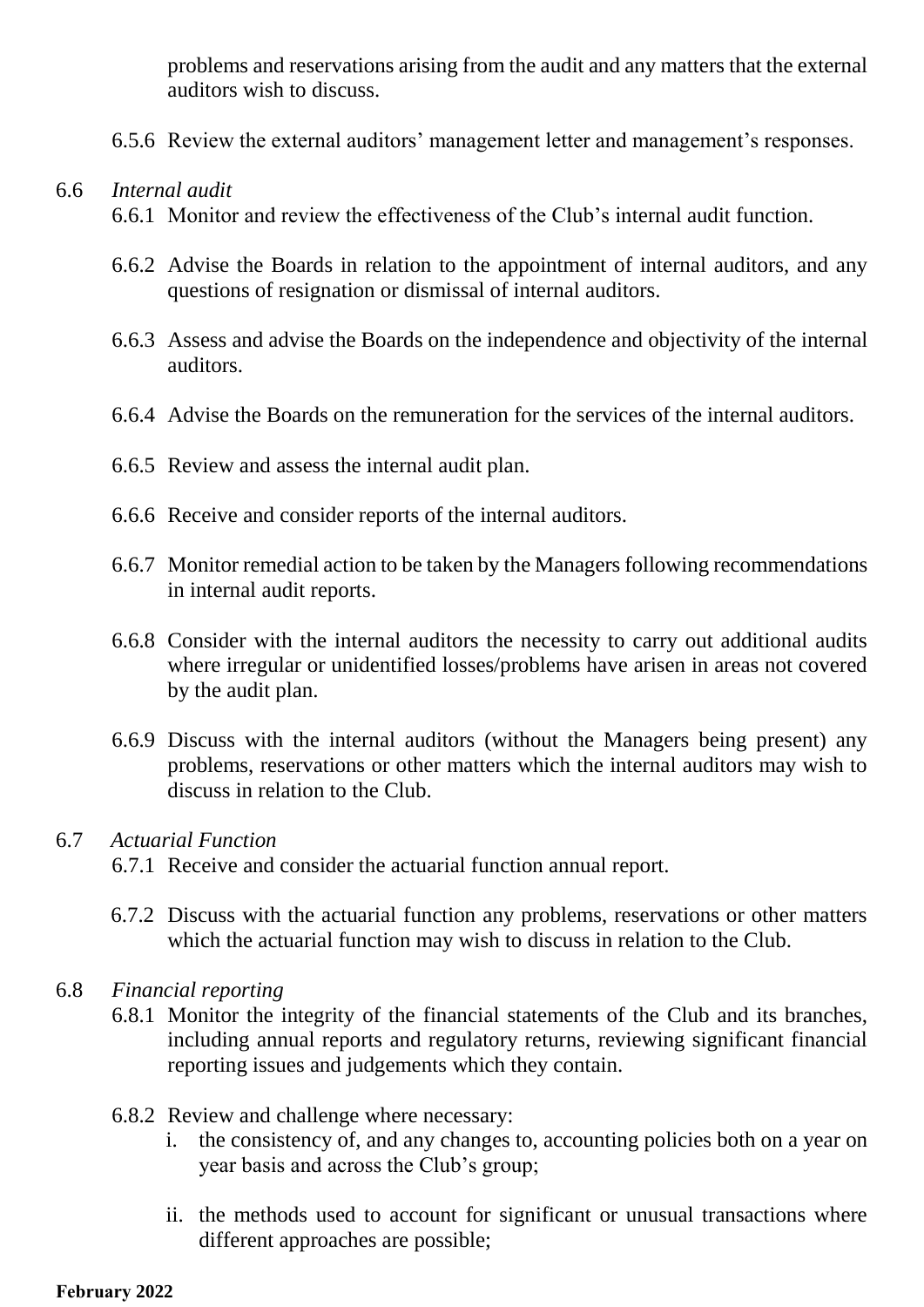- iii. whether the Club has followed appropriate accounting standards and made appropriate estimates and judgements, taking into account the views of the external auditor;
- iv. the clarity of disclosure in the Club's financial reports and the context in which statements are made; and
- v. all material information presented with the financial statements, such as the Directors' report.

### 6.9 *Capital adequacy:*

- 6.9.1 Monitor the continuing solvency of the Club including by reference to regulatory requirements.
- 6.9.2 Review the methodology, design, implementation, inputs and outputs of the Club's internal model.
- 6.9.3 Review the results of internal modelling, including the calculation of the SCR at least annually or more often as required by developments in the business.
- 6.9.4 Perform regular reviews of the ORSA to ensure that it accurately reflects the business risk profile and capital requirements.
- 6.9.5 Seek to ensure that the internal model is used in business decisions.
- 6.9.6 Review and challenge proposals to change to the Club's internal model.
- 6.9.7 Report to the Boards on the ORSA and the internal model assumptions, process, and output.
- 6.10 *Closing of policy years* 6.10.1Review and challenge proposals to close policy years.
- 6.11 *Reserving/policy years' development* 6.11.1Monitor the policy years' development.
	- 6.11.2Review and challenge where necessary:
		- i. the consistency of, and any changes to, the Club's reserving policies both on an accounting year basis and a policy year basis; and
		- ii. whether the Club has followed an appropriate reserving methodology.

### 6.12 *Outsourcing*

- 6.12.1 Monitor and supervise the Internal Audit and Risk functions of the Managers in terms of its terms of reference.
- 6.12.2 Assess and monitor the effectiveness of the Club's risk management system.

#### February 2022